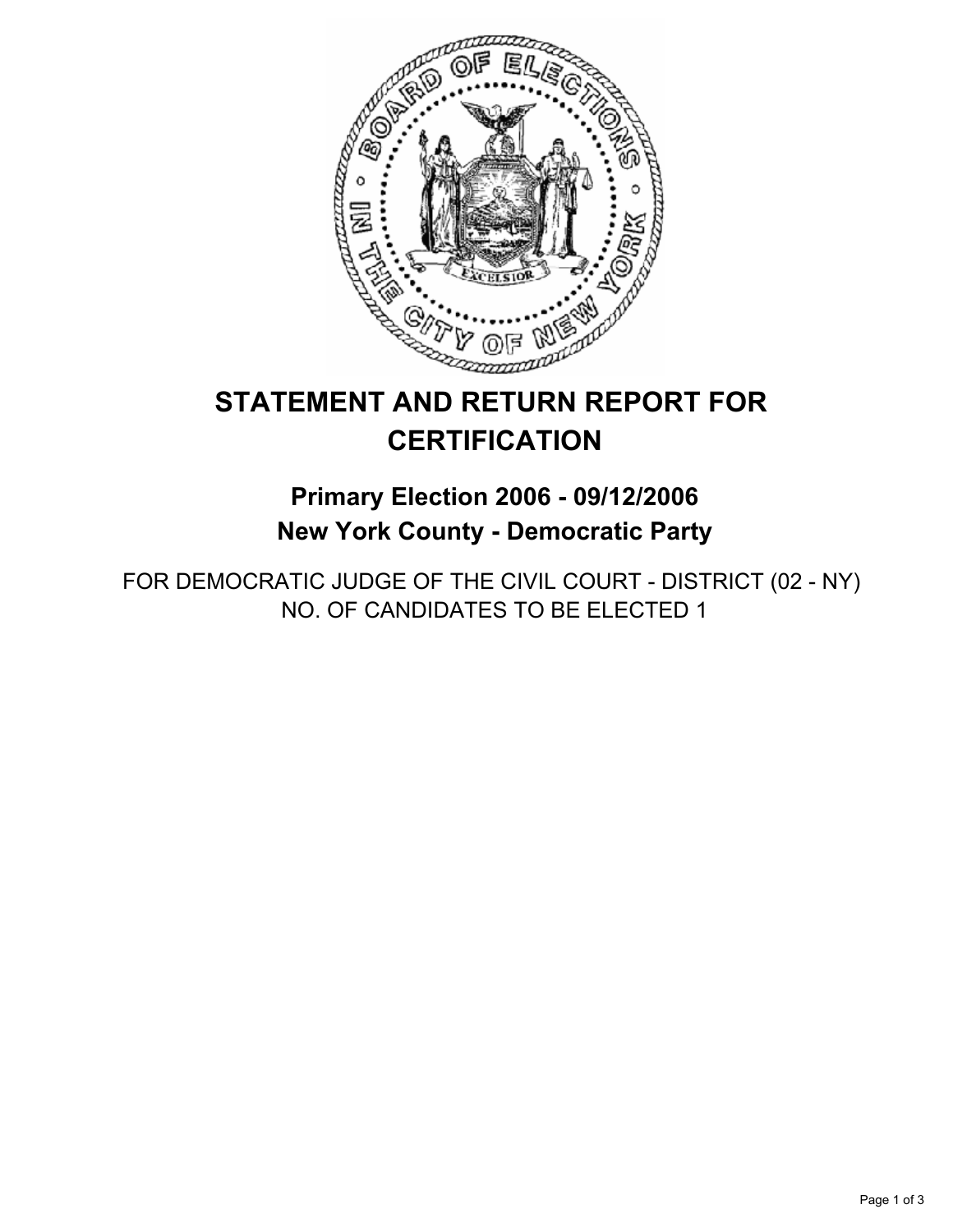

## **ASSEMBLY DISTRICT 64**

| <b>EMERGENCY</b>       | 19    |
|------------------------|-------|
| ABSENTEE/MILITARY      | 81    |
| <b>AFFIDAVIT</b>       | 81    |
| <b>MARGARET A CHAN</b> | 2,427 |
| DAVID COHEN            | 2,661 |
| ANDREA MASLEY          | 917   |
| TOM DUANE (WRITE-IN)   |       |
| <b>TOTAL VOTES</b>     | 6,006 |

#### **ASSEMBLY DISTRICT 66**

| <b>TOTAL VOTES</b>     | 3,352 |
|------------------------|-------|
| ANDREA MASLEY          | 612   |
| DAVID COHEN            | 1,248 |
| <b>MARGARET A CHAN</b> | 1,492 |
| AFFIDAVIT              | 62    |
| ABSENTEE/MILITARY      | 49    |
| <b>EMERGENCY</b>       | 56    |

#### **ASSEMBLY DISTRICT 74**

| <b>EMERGENCY</b>       | 35    |
|------------------------|-------|
| ABSENTEE/MILITARY      | 34    |
| AFFIDAVIT              | 79    |
| <b>MARGARET A CHAN</b> | 1,359 |
| DAVID COHEN            | 1,224 |
| ANDREA MASLEY          | 823   |
| <b>TOTAL VOTES</b>     | 3,406 |